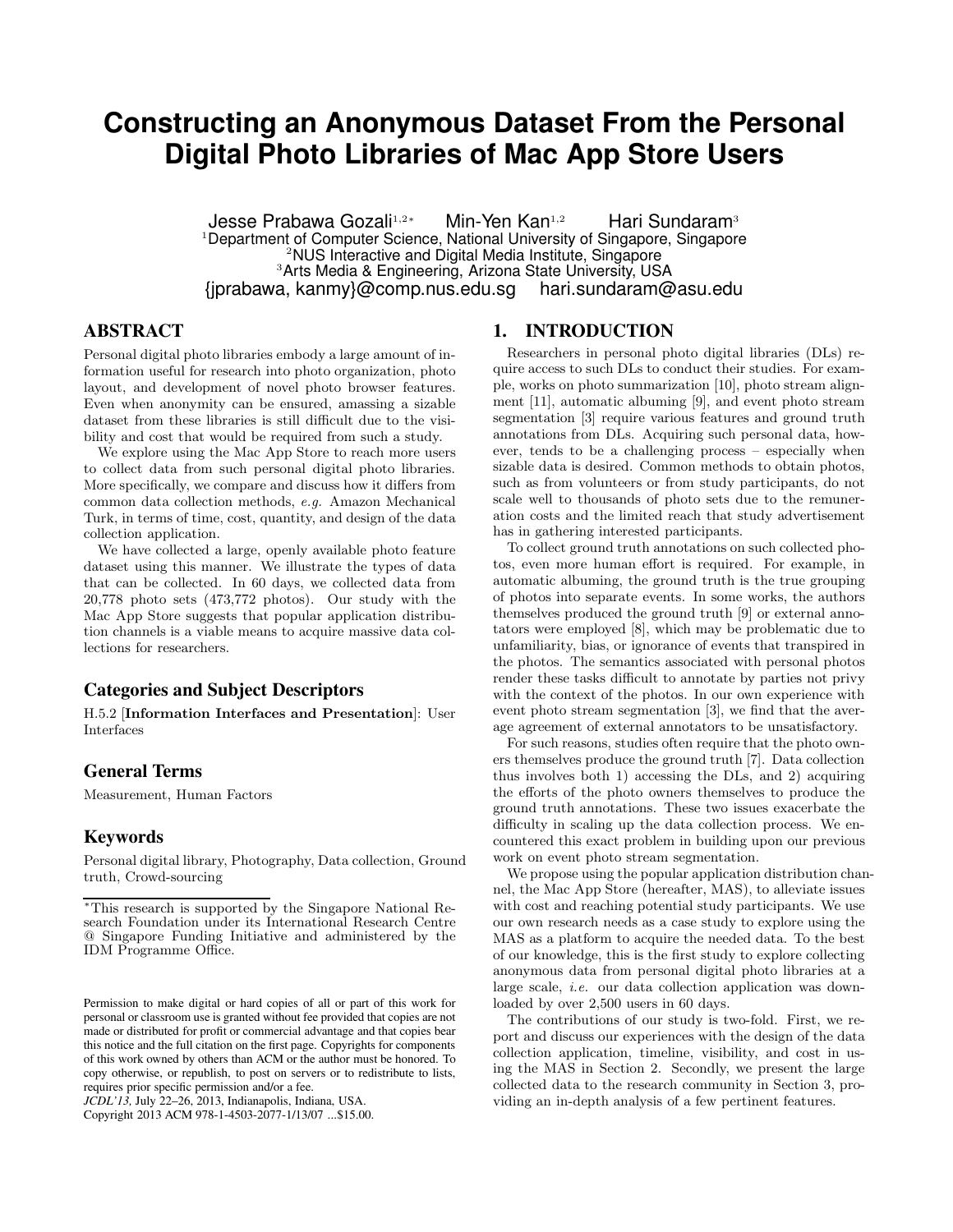# 2. DATA COLLECTION

The goal of our study is to explore the MAS for data collection in personal digital photo libraries. Primarily, we were motivated by its large user base: on Jan 7th, 2011, after only 24 hours of being available, the MAS had received over one million downloads<sup>1</sup>. We hypothesize that with its large user base in multiple countries, using the MAS will increase the visibility of our study and thus yield more collected data.

To facilitate the study, we used our own data collection needs. In our previous work[3], we developed an event photo stream segmentation method that relied on a dataset of photo features to compute smoothing weights and parameters. We also collected the ground truth segmentation from these sets to evaluate against baselines: between each pair of consecutive photos, we need to know if a segment boundary exists. To obtain better smoothing weights and parameters, we need to collect features from a larger dataset. Additional ground truth segmentations would also expand our evaluation and strengthen the validity of the results.

Design. With any data collection method, a means for the collection needs to be designed and created. Even when the data to collect is small in scale, researchers still need to create a way to collect the data  $(e.q.$  from the volunteers) and a way for annotators to provide ground truth  $(e.g.,)$ for parameter tuning, supervised learning, or evaluation). When large-scale data collection is necessary, other scaling issues arise. For example, with crowd-sourcing platforms like Amazon Mechanical Turk (MTurk), recent works [6] have noted that verification questions or qualification task is necessary to ascertain if the annotators are suited for the task. Results also often have to be filtered to remove fake data from cheating crowd-sourcing users [1].

For the MAS, its review guidelines outline very specific functionality requirements for any application it distributes. One of the requirements states that applications "that are not very useful" may be rejected. As such, in the design of our application, we needed to relegate the data collection to a secondary function. While this seems counter-intuitive, we argue that generally, the data is collected to ultimately serve some practical purpose for the users; this purpose is a natural fit as the primary function of the application.

In our case, we need the data to improve our event photo stream segmentation algorithm. In our previous study on chapter-based photo organization [4], we developed Chaptrs, a photo browser that utilizes the algorithm to automatically group users' event photos into chapters. Thus for the MAS, we improved upon CHAPTRS from the feedback and results of our previous study. At the same time, we can use CHAPTRS for data collection, *i.e.* as a secondary function.

When CHAPTRS is launched for the first time, a window appears and explains how the automatic segmentation works and then appeals to the user to participate in the study to help improve the algorithm (Figure 1). Participation is voluntary and opt-in, but we entice users by stating that a future improved algorithm would be provided exclusively to participants. We also explained that the data is anonymized and the 60-day study was approved by our Institutional Review Board, as described in detail in a provided hyperlink.



Figure 1: Window (sheet) inviting users to participate in a study to help improve our algorithm

Cost. Currently, there is no mechanism in the Mac Software Development Kit (SDK) to allow MAS developers to send money to their users, and thus we opted not to remunerate participants monetarily. This reduces the overall cost of the study as it no longer grows with the number of participants. At the same time, the participants are more likely to be users who are genuinely interested in helping to improve the algorithm so they can benefit from the future algorithm, unlike many crowd-sourced users who may cheat.

We made CHAPTRS a free application to maximize number of downloads. All the cost in the study is then attributed to the Mac Developer Program annual fee of 99 USD. Past works with MTurk [6] have reported paying about 0.02 USD per annotationm on top of the 60.50 USD Amazon fee, while others paid 0.10 USD per translation (Urdu into English) [1]. For data collections that involve no human judgement or annotation, e.g. collecting Short Message Service (SMS) messages, recent work [2] reported paying at most 0.01 USD per message.

In our case, we collected features from 20,778 photo sets, comprising of 473,772 photos, of which 60 sets have ground truth segmentations, comprising of 8,107 photos. This translates to 0.0002 USD per photo, or if we attribute all the cost to the collected annotations, 0.012 USD per annotation<sup>2</sup>.

When we consider the first 19 days of the study — the time taken by  $[6]$  to collect 2,500 annotations from MTurk — we collected 5,787 photo sets, comprising of 227,969 photos, of which 23 sets have ground truth segmentations, comprising of 4,559 photos. This translates to a similar cost of 0.02 USD per annotation, but without any other additional fees.

This illustrates another difference between our study and existing data collection methods. Because the cost of our study does not scale with the amount of data collected, the cost per collected data (e.g. photo or annotation) decreases with the duration of the study and with the number of concurrent studies.

Visibility. We define visibility as the exposure obtained by CHAPTRS to MAS users. This includes both MAS users who downloaded CHAPTRS and those who did not. While visibility is difficult to ascertain, we can produce a lower bound by determining the number of MAS users who downloaded CHAPTRS. The daily number of downloads for the study can be seen in Figure 2, where the best-matching

 $1$ http://apple.com/pr/library/2011/01/ 07macappstore.html

 $z^2$ *i.e.* whether there are segment boundaries in the pairs of consecutive photos in a photo set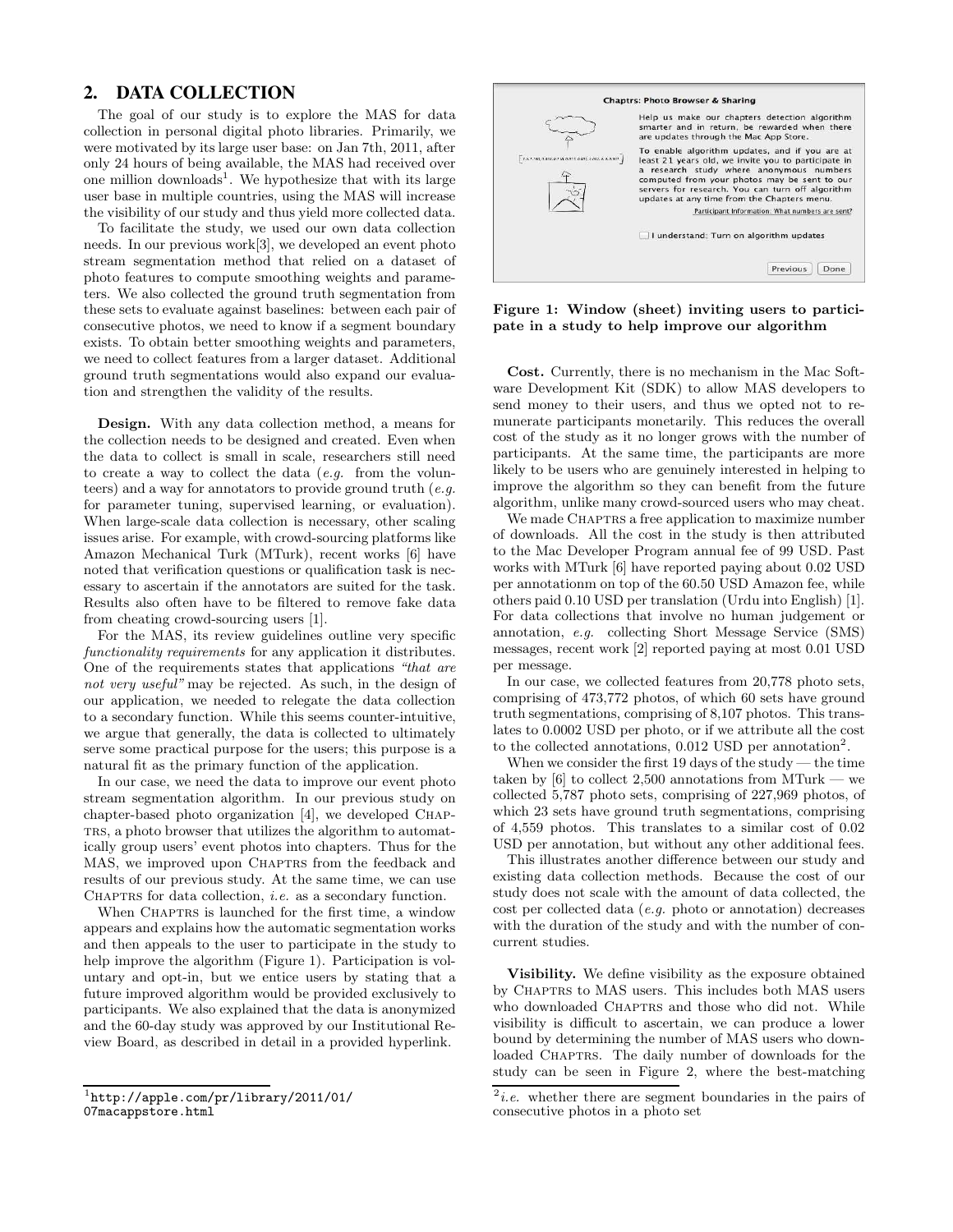

Figure 2: Daily number of downloads (columns) with trendline and average rankings (line) for Chaptrs in the 60 days of study



Figure 3: Top 25 Countries with Highest Number of Downloads

trendline is logarithmic:  $y = -24.97ln(x) + 120.97$  with a coefficient of determination,  $R^2 = 0.71$ , where y and x correspond to the number of downloads and the day number respectively.

We note that there are two anomalous spikes in the number of downloads on Days 12 and 52. Both spikes are attributed to the unusually high number of downloads in the Japan MAS on those days (47 and 38). These high number of downloads are caused by a snowballing effect from CHAPTRS taking the number 2 and 4 positions in the top photography category in the Japan MAS. The line graph in Figure 2 plots the average photography category ranking for Chaptrs among various MAS stores. We can observe that the ranking decays linearly with time. Figure 3 shows a time series plot of the top 25 countries with the highest number of downloads. This ranking shows relative market sizes that would be useful for planning pilot studies.

As CHAPTRS is a free application, one tendency is for users to download and delete the application after only a brief experience. This is undesirable especially if the data collection is meant to contribute to a longitudinal study. To estimate the percentage of deletions, we submitted an update to the MAS. As the MAS only notifies updates to users with the application still installed, this gives us a good estimate. The update was released on Day 50 (see Figure 4). Comparing the number of downloads in the first 49 days (2,261) and the number of updates in the last 11 days (2,226), we can estimate that there is only at most a 1.5% deletion rate.

Timeline. It took 19 days to collect 23 photo sets with ground truth annotations, comprising of 4,559 photos. In the same amount of time, [6] collected 2,500 music mood annotations using MTurk. The work on SMS collection [2], which was considerably simpler as it involved no annotations from contributors, reported less success with 43 submissions (over 200 SMS per submission on average) over 40+ days.

We note that there is some temporal overhead with using



Figure 4: Number of updates from Day 50 to 60

MAS as a distribution channel. This is because applications need to undergo a review process before it becomes available for download. The review time fluctuates over time and usually takes  $1-2$  weeks<sup>3</sup>. Additional time is required for resubmission if the application is rejected.

# 3. DATA SET

While there are publicly available datasets  $(e,q. \text{ Core}l)$ , there are none that are event photos from personal photo libraries. We have previously noted that researchers have so far made use of their own collections to conduct studies. This poses a hurdle for new researchers. In practice, producing a public dataset of personal photos is challenging due to the private nature of the photos and their semantics.

We believe that a compromise is possible. The data we collected is a "blind" dataset of personal photos because the photos themselves are not in the dataset. Instead, only anonymized photo features and annotations are contained<sup>4</sup>.

The dataset currently contains features that we use for our own work on event photo stream segmentation: time gap, focal length, aperture diameter, logLight, and an 8-bin color histogram, but can be easily extended to collect others. Here we provide some brief analysis of the data set, details of which are packaged with the dataset<sup>5</sup>.

Using k-means, we clustered the color distributions and searched for an optimal value for  $k, k < 9$ , which was found to be 6. Figure 5 shows the color distributions of the cluster centroids. We observe that there is a large percentage of black in all clusters due to the binning of dark colors to the nearest color, black. We also observe that Cluster 2 represents the blue/cyan photos while the red/yellow photos are represented by Cluster 3. These two clusters thus show the color distribution of the "blue/cyan" photos and "red/yellow" photos in the dataset. The other three clusters seem to represent different ratios of white to black while the ratios of the remaining 6 colors remain fairly constant.

We also analyzed for bursts of photo taking activity [5], *i.e.* a sequence of photos  $(> 2)$  taken in succession with a certain average time gap. In our analysis, we looked for 15 kinds of bursts, each with a different average time  $\text{gap}^6$ . Figure 6 shows the number of bursts found and the average number of photos for each kind of burst. We observe that the most frequent burst has an average time gap of 9s. Also, the burst with the lowest average time gap in our analysis has

 ${\rm ^3Trend}$  is reported at reviewtimes.shinydevelopment.com <sup>4</sup>An externally-hosted web application was used to collect

the data. As the incoming traffic was rerouted through its servers, the origin IP address is unknown.

 $5$ http://wing.comp.nus.edu.sg/~jeprab/chaptrs\_ dataset/

<sup>&</sup>lt;sup>6</sup>While photos taken  $> 1$  min apart can hardly be considered a burst, we analyze such "bursts" for completeness